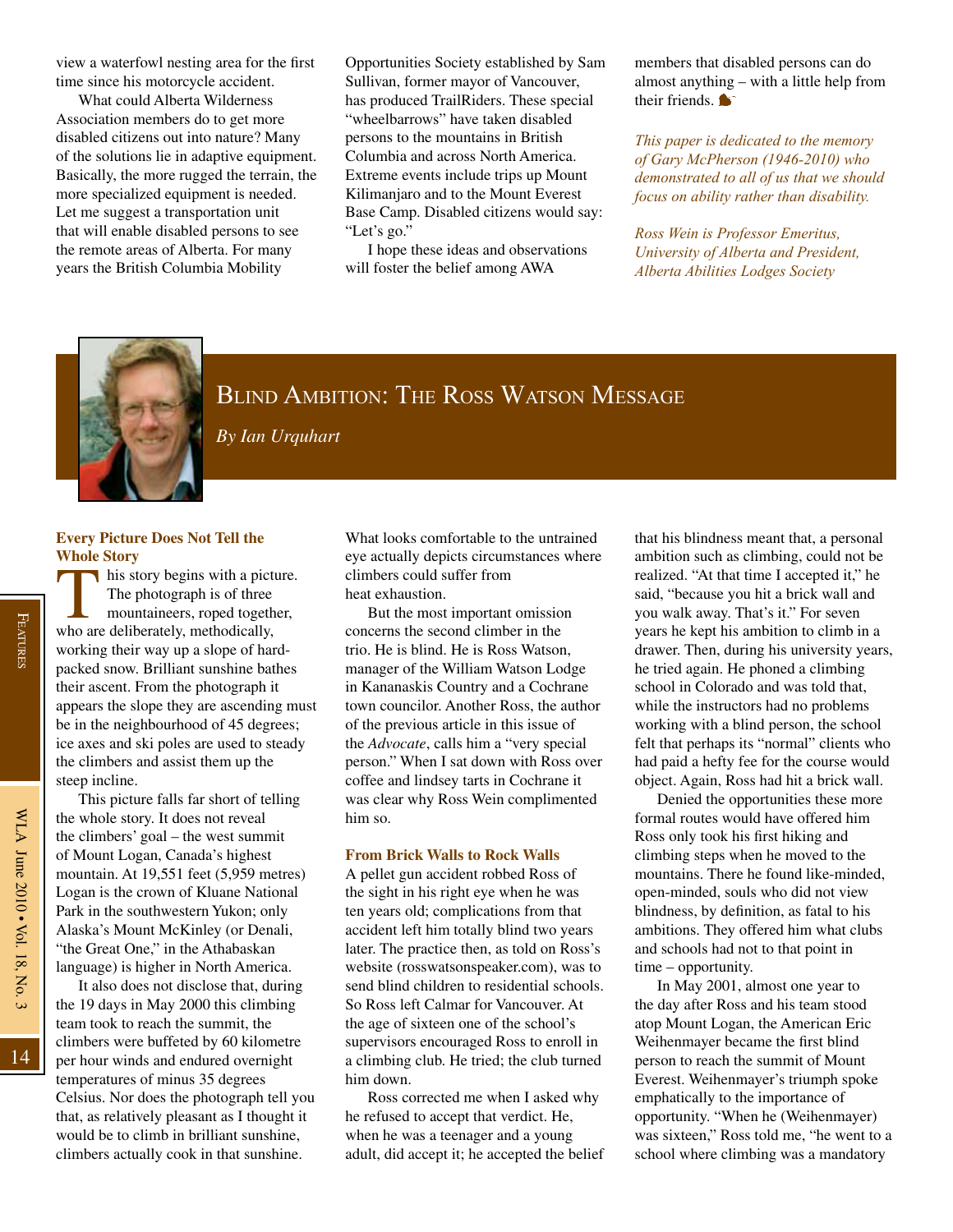part of the curriculum. When I was sixteen I was denied the opportunity.... The key message there is opportunity. Given the opportunity blind mountain climbers would not be rare."

Social attitudes and the policies and practices they inspire may transform brick walls into rock walls; too often in our past, however, they have reinforced them. Ross and I agree on the point that Canada has a long way to go when it comes to offering the disabled the same recreational opportunities other groups receive. But he is optimistic: "I have seen a marked shift in society for the better and government. We're not there but it doesn't mean that we're not going there."

## **A Different View From the Top**

The last hike I took with my father was in the Valhalla Ranges of B.C.'s Selkirk Mountains. The view from our camp at Gwillim Lakes was exceptional. To the southeast loomed Asgard, Gimli, Midgard and the other peaks of the Devil's Range. To the north were Lucifer and Bor. To the south a carpet of smaller mountains stretched uninterrupted to the end of the horizon. Undoubtedly some are drawn to hike to high elevations or climb mountains because of the "view from the top" those excursions allow. That, and the opportunity to be together in the outdoors, was why Dad and I chose to go to the Valhallas.

Obviously, Ross cannot share the view we enjoyed. Why, then, climb at all? Remoteness is part of his answer. Through his hard work on a mountain Ross knows he stands where few other people ever have; he feels that experience also. That combination of knowledge and feeling creates a personal, powerful sense of achievement. "It is an innate and visceral feeling of being out in the wilderness that you really only gain when you have worked hard to be there… It really becomes something very visceral, very spiritual."

This amalgam of knowledge and feeling, most importantly perhaps, is not fleeting. Choosing his words carefully Ross explained: "They create a feeling that doesn't just last a minute. It actually does something for you that you can call on in other times of your life… The high points in your life… take you across the long stretches of… disappointing times." Climbing is one route Ross takes to

produce something we all should seek – a sense of self-achievement and self-worth able to sustain us for long periods of time.

#### **Teacher?**

Ross is too modest to claim he teaches either other climbers or people like me through his alpine experiences. Underline "too modest." Especially on longer climbing adventures some of his fellow climbers have suggested they start to "see" the mountain differently when they climb with Ross. "They start," he offers, "to experience the same thing I do." His words underline sight's great power as a means of interpreting our surroundings. As such it often overwhelms or displaces our other senses and the emotions, reactions and thoughts those senses inspire. "If you are around a person that's blind for a long length of time when you're on the mountain it isn't that something new is happening to you it's just that you actually close your eyes and think about it…That's what I think. I think that vision, in essence, becomes this powerful medium that overrides the other emotions…not that they're not there, it's just that it overrides them."

He tells me that, when it comes to wilderness, we must "feel it, touch it" in order to get the maximum experience possible. He strengthens his point by talking about how some park interpretation programs will take people out on night hikes, hikes that should give them a very different understanding of the landscape they may know very well in the daylight. There is far more to Mother Nature than our customary sensory patterns of interacting with Her tell us.

When we talk more generally about creating opportunities for disabled people to get into nature for recreation, a subject Ross knows intimately given his managerial responsibilities at William Watson Lodge, social justice themes (justice with respect to subjects such as opportunities and privileges) loom large. Again, his words have much to teach us and those who govern on our behalf.

When it comes to parks and recreation he convinced me we have a very static, as opposed to dynamic, perspective on how we imagine the public and what we consequently offer the citizenry. We need to build facilities for everyone, not just able-bodied thirty-something fellows with rippling biceps, and build them, in

Ross's words, "for the whole scope of their lives."

He also argued that, in my words – not his, we treat the outdoor recreation interests of the disabled like many would treat a homeless beggar in Edmonton or Calgary – with little sympathy and even less coin. Alberta subsidizes "normal" climbers and hikers (why shouldn't we be even more generous to them, I wonder, given how we cater financially to petroleum in Alberta). His message though is less confrontational than mine. He just wants equality between the "normal" – the vast majority of hikers, climbers and campers we see in the outdoors – and the disabled. He just wants to silence remarks such as "isn't it nice that we are doing this for the disabled" when a special commitment to the disabled is made or a subsidized facility such as William Watson Lodge is created. Thirteen percent of our fellow citizens in Alberta have disabilities. Is anywhere near thirteen percent of provincial spending devoted to meeting the needs of that community? When it comes to accessibility to outdoor environments do we do enough? Alberta – all governments in Canada for that matter – have more than enough information to make those environments accessible; sadly those governments and arguably those who elect them just do not have the heart to respect those needs.

Ross knows all too well, as the manager of William Watson Lodge, just how great the demand is for the services the lodge offers to the disabled and seniors. They are, to put it mildly, oversubscribed. When it comes to booking accommodation at the lodge for July and August the entire facility is completely booked within the first three hours they accept telephone reservations. June and September are slower months – the facility is not booked completely until the end of the first day reservations may be made.

This situation harkens back to an earlier observation – government could certainly do more. But, on this issue, Alberta is a leader among laggards. No other province has a facility like William Watson Lodge. We lead the country when it comes to providing this type of facility for the disabled and the success of the lodge fuels the interest in and demand for a second one. Some have suggested that Lakeland would be a strong candidate for

15